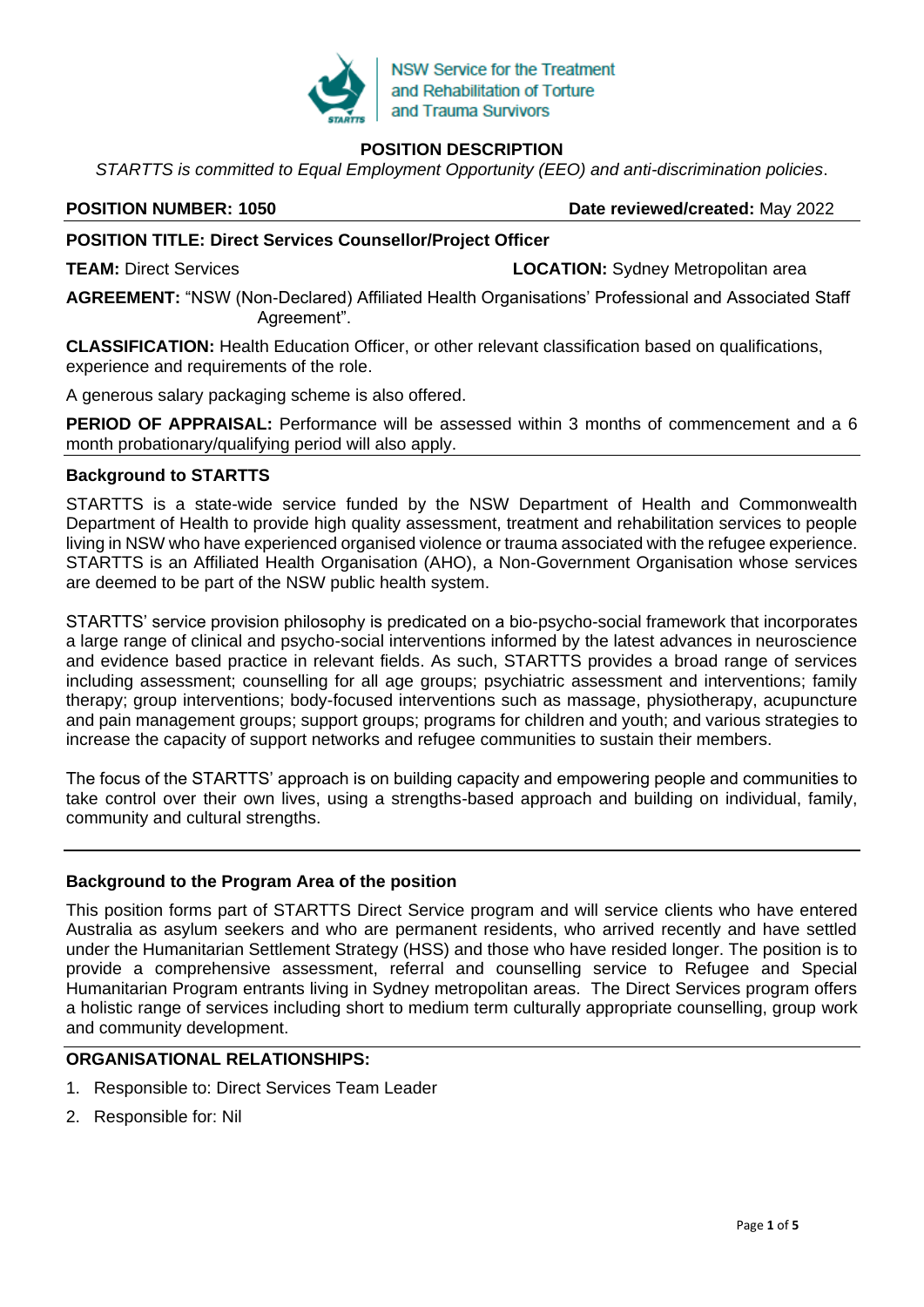# **SELECTION CRITERIA:**

#### **Essential Criteria:**

- 1. Tertiary qualifications in health, counselling, behavioural or social sciences.
- 2. Demonstrated assessment and counselling experience in a cross-cultural context and experience in working with children, adolescents and adults in a clinical setting.
- 3. Demonstrated capacity providing clinical group treatment and demonstrated training skills.
- 4. Demonstrated understanding of the issues affecting refugees in particular resettlement issues, and the effects of torture on individuals, young people, families, and communities.
- 5. Proven excellent oral, written and interpersonal communication skills and proficiency in the use of Microsoft Office.
- 6. Ability to work independently and as part of a multidisciplinary team within a multicultural environment.
- 7. Knowledge of the cultures and health needs of refugee communities in Sydney Metropolitan areas and experience in community development, community liaison and advocacy.
- 8. Hold a current NSW Driver's Licence.

#### **Desirable Criteria:**

- 1. Knowledge of local communities in Sydney metropolitan areas and available services.
- 2. Dari/Farsi speaking counsellor.

\*This position is considered child-related employment and will require a Working with Children Background Check and a National Police Check.

#### **COVID -19 REQUIREMENTS**

**\***In line with the Public Health Order, all STARTTS workers are considered Health Workers and are required to be vaccinated against COVID-19. In order to be eligible for consideration for employment with STARTTS, all recruits must provide evidence of vaccination against COVID-19, or alternatively provide a Medical Contraindication in the approved form which complies with the requirements of the Public Health Order, prior to appointment. Should you not be able to comply before your commencement date, the offer of employment may be withdrawn.

## **BRIEF DESCRIPTION OF ROLE**

The Counsellor/Project Officer position is designed to provide individual and group clinical assessment and treatment to traumatised clients; collaborate with communities and deliver training to other service providers. This position is located in Direct Services Teams and will be based in STARTTS Sydney Metropolitan Offices. The position will involve regular travel to other areas of Sydney.

### **PRIMARY OBJECTIVES:**

- 1. Identify traumatised people in refugee communities in Sydney metropolitan areas and provide an assessment counselling and referral service to refugee families, children and adolescents.
- 2. Provide short to medium term individual and group counselling and support services to refugees both newly arrived and established, permanent residents and asylum seekers, whose experience of torture and trauma is affecting settlement and other areas of their lives.
- 3. Develop and maintain productive partnerships between STARTTS and other services within the Sydney metropolitan areas relevant to the needs of newly arrived and established refugees to ensure effective service provision.
- 4. Provide consultancy and/or training to other service providers working with newly-arrived refugees and refugee communities including medical, allied health, counselling and other relevant service providers.
- 5. Provide services as per the terms of the Program of Assistance to Survivors of Torture and Trauma (PASTT) contract and maintain productive working relationships with HSS service providers in the areas of Direct Services team responsibility.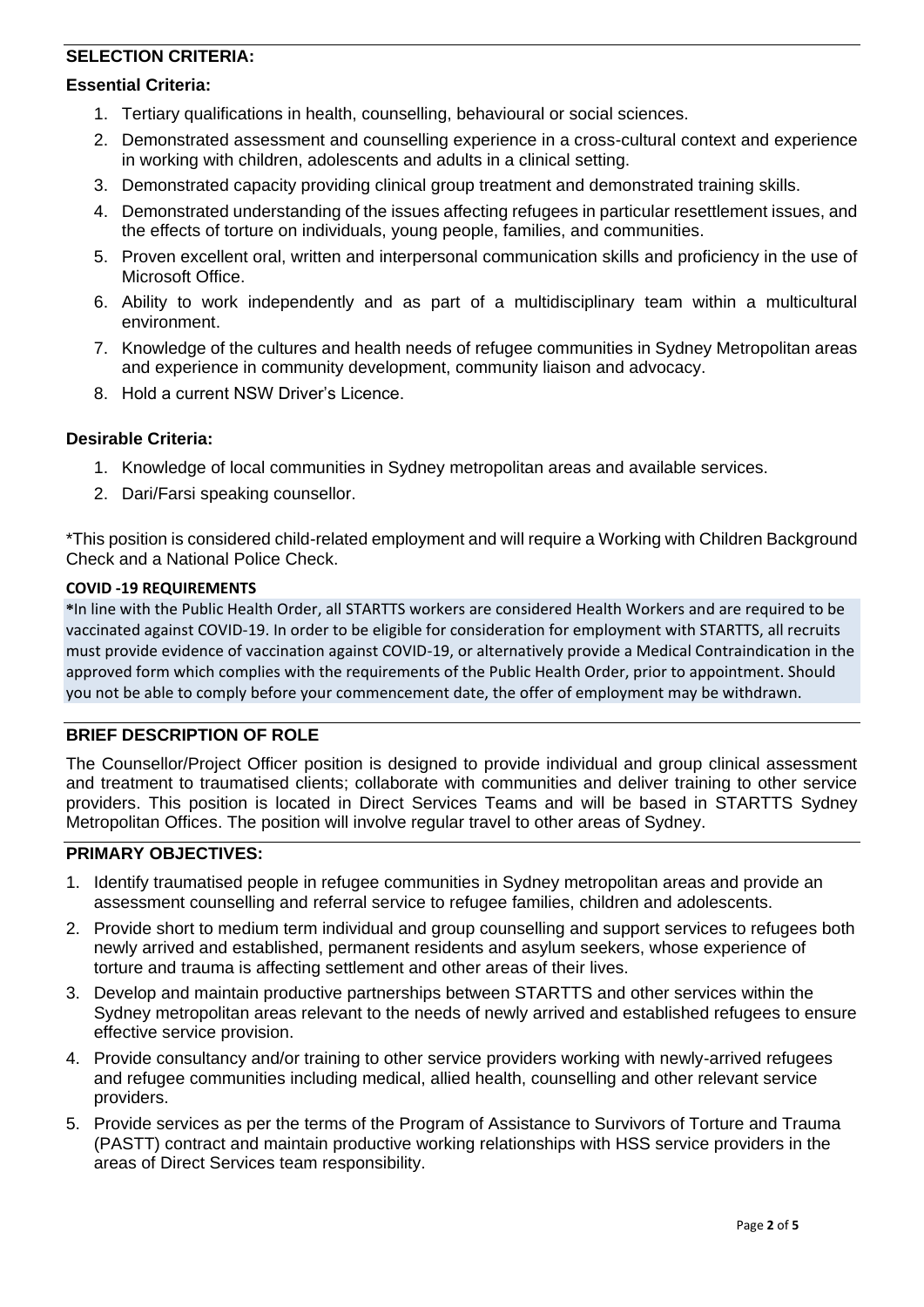- 6. In collaboration with other STARTTS services, develop and implement relevant community education and social support programs of benefit to people from affected refugee communities.
- 7. To participate in STARTTS youth camp (at least once per year).

## **PRIMARY DUTIES:**

### **1. Assessment, Counselling and Community Development**

- 1.1. Provide a psycho-social and psychological assessment (such as: Harvard Trauma Questionnaire and Hopkins Check List 25) and referral service to refugee families, adults, children and adolescents in accordance with PASTT contractual and other service delivery requirements.
- 1.2. Undertake training and develop competency in the use of the Refugee Comprehensive Assessment Tool (R-CAT) and utilise this tool when conducting assessments with refugee families, children and adolescents.
- 1.3. Support refugee families and assist them to develop a clear understanding of the issues which may affect them and their children, and to understand what services are available to them.
- 1.4. Develop and implement case plans in conjunction with refugee clients that will assist them to overcome psycho-social settlement difficulties, to manage their traumatic and psychological symptoms and to access relevant community resources.
- 1.5. Provide short to medium term counselling (an average of 8 sessions) to those newly arrived refugees whose experience of torture and trauma is affecting settlement and identify those requiring longer term support or specific interventions.
- 1.6. Liaise with service providers, including HSS Case Managers, the Refugee Health Nurses and/or relevant settlement services as determined by client needs.
- 1.7. Provide counselling for clients that have been resident in Australia for more than twelve months and for clients exited from HSS on the basis of assessments conducted.
- 1.8. Promote assessment and counselling services through an information strategy including community information sessions, printed information in community languages and community radio. This includes translation of relevant information regarding STARTTS services where appropriate.
- 1.9. Introduce newly arrived and more established refugees to other STARTTS' programs specifically designed to assist people with their settlement process in Australia where these are available (such as the Families in Cultural Transition and residential programmes).
- 1.10. Maintain proper records of client contact and assessment, case plans, referral and follow up and interventions.
- 1.11. Develop and maintain productive partnerships between STARTTS and other services in Sydney metropolitan area and local area to the location of Direct Services Team relevant to the needs of refugees.
- 1.12. Work with local refugee communities to identify needs and encourage the development and maintenance of a supportive community infrastructure.
- 1.13. Gain thorough knowledge of the local community and services therein. Identify gaps in health care services and initiate new services in consultation with relevant STARTTS staff, local community organisations and refugee communities.
- 1.14. Participate in preparation of youth camps: provide support to children and adolescent that attend youth camps, facilitate the group process and provide individual counselling/debriefing sessions if required (at least once per year).
- 1.15. Assess and Treat clients in different Sydney metropolitan areas.

## **2. Training**

- 2.1. With the support of the Training Team conduct training programs for medical, allied health, counselling and other relevant service providers and volunteer groups working with refugees.
- 2.2. Provide input to development of training materials relevant to the needs of services working with refugees focusing on the difficulties confronted in the initial period after arrival.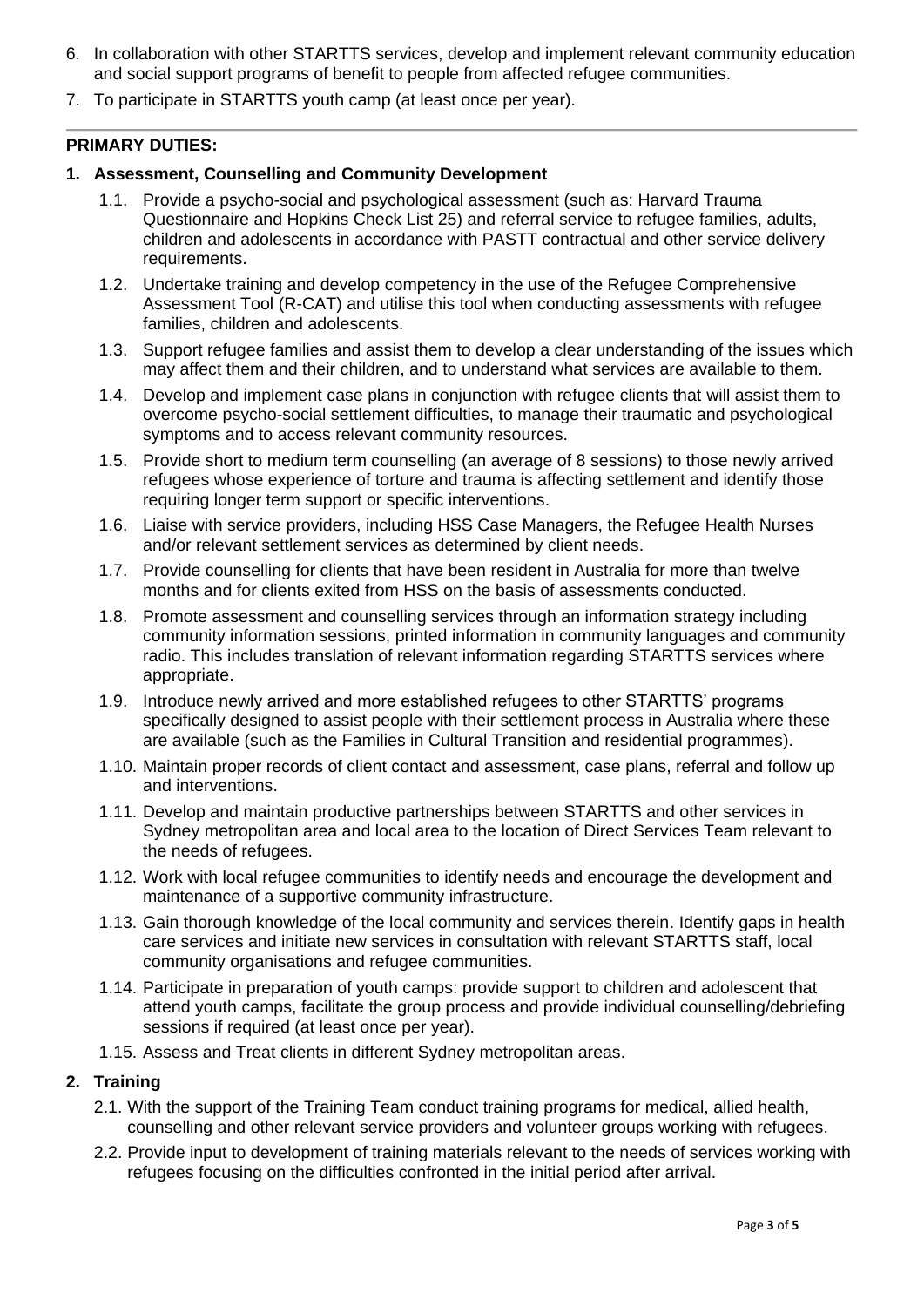# **3. Administration**

- 3.1. Ensure that a minimum counselling workload consistent with contractual obligations, service goals and financial accountability requirements are maintained.
- 3.2. Complete client based documentation associated with Direct Services HSS and non-HSS interventions as required.
- 3.3. Participate in the evaluation of the effectiveness of services provided, become competent in the utilisation of prescribed psychometric tools and processes.

# **4. Reporting**

- 4.1. Provide bimonthly progress reports to the Direct Services Team Leader.
- 4.2. Prepare other reports as required.

## **5. Personnel**

- 5.1. Participate in STARTTS Performance Management program and in the development of an annual Work Plan.
- 5.2. Be an active participant in team meetings to maximise contribution to the work of the team
- 5.3. Participate in STARTTS staff meetings and other relevant meetings
- 5.4. Work to ensure professional and co-operative working relationships within own team and with other departments across STARTTS.
- 5.5. Participate in identifying quality improvement initiatives/strategies.
- 5.6. Attend and participate in all training opportunities identified for the role.
- 5.7. Liaise with and seek senior advice as required.

### **6. As a STARTTS employee you are expected to:**

- Have commitment to Human Rights, EEO, WHS and Safe Work Practices.
- Carry out the role and responsibilities in a manner that is consistent with delegations, policies, procedures and operations systems of STARTTS and in line with STARTTS Code of Conduct.
- Maintain confidentiality and exercise discretion in relation to all STARTTS matters.
- Actively seek to improve skills and knowledge that will benefit the organisation.
- Project a professional image at all times and in all situations.
- Undertake any other duties that may be required within the area of work.

## **Equal Employment Opportunity and Staff Relationships:**

- STARTTS is an Equal Employment Opportunity (EEO) employer and encompasses its philosophy and practice.
- STARTTS rejects racism and sexism in all its forms and is committed to the elimination of racial and gender discrimination including direct and indirect racism and sexism, racial vilification, and harassment.

## **STARTTS Workplace Policies**

You must observe and comply with the provisions set out in any and all written policy, practice or procedure of STARTTS. A breach of STARTTS' policies, practices and procedures may result in disciplinary action up to and including termination of your employment.

#### **Work Health & Safety responsibilities:**

- Comply with STARTTS WHS policies and procedures.
- Work with due care and consideration to safeguard your own health and safety and the health and safety of others, and to report to your Supervisor any potential hazards, mishaps, incidents or injuries that may occur or become aware of during the course of work.

**Risk management responsibilities:** All staff have a responsibility to identify any risks (ie the chance of something happening that will have an impact on the objectives of the organisation) in the course of their work and to inform their supervisor, as per the *STARTTS Risk Management Policy and Program*.